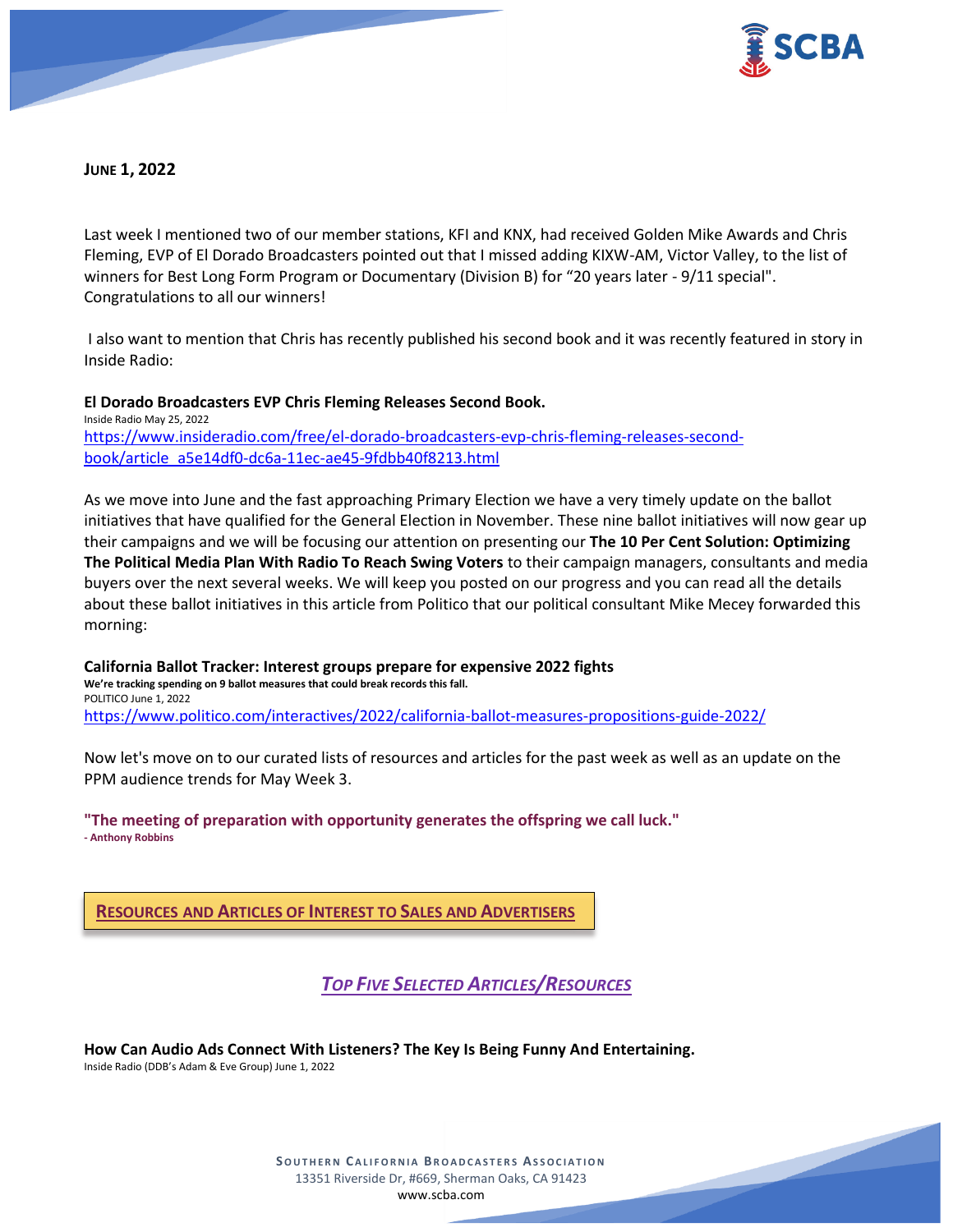

[https://www.insideradio.com/free/how-can-audio-ads-connect-with-listeners-the-key-is-being-funny-and](https://www.insideradio.com/free/how-can-audio-ads-connect-with-listeners-the-key-is-being-funny-and-entertaining/article_7e634fea-e16e-11ec-ae50-676656c3d0f4.html)[entertaining/article\\_7e634fea-e16e-11ec-ae50-676656c3d0f4.html](https://www.insideradio.com/free/how-can-audio-ads-connect-with-listeners-the-key-is-being-funny-and-entertaining/article_7e634fea-e16e-11ec-ae50-676656c3d0f4.html)

And here is additional coverage of this important research:

**Hey… Pay Attention to This! Advertisers want to know if consumers are engaged** RadioWorld June 1, 2022 [https://www.radioworld.com/news-and-business/programming-and-sales/hey-pay-attention-to](https://www.radioworld.com/news-and-business/programming-and-sales/hey-pay-attention-to-this?utm_source=SmartBrief&utm_medium=email&utm_campaign=45863C53-9E40-4489-97A3-CC1A29EF491D&utm_content=D4924C64-15AD-4CB0-8A52-D0CF8CBEA076&utm_term=56635b9b-0180-46fb-92ea-d1c65bc244bb)[this?utm\\_source=SmartBrief&utm\\_medium=email&utm\\_campaign=45863C53-9E40-4489-97A3-](https://www.radioworld.com/news-and-business/programming-and-sales/hey-pay-attention-to-this?utm_source=SmartBrief&utm_medium=email&utm_campaign=45863C53-9E40-4489-97A3-CC1A29EF491D&utm_content=D4924C64-15AD-4CB0-8A52-D0CF8CBEA076&utm_term=56635b9b-0180-46fb-92ea-d1c65bc244bb) [CC1A29EF491D&utm\\_content=D4924C64-15AD-4CB0-8A52-D0CF8CBEA076&utm\\_term=56635b9b-0180-46fb-](https://www.radioworld.com/news-and-business/programming-and-sales/hey-pay-attention-to-this?utm_source=SmartBrief&utm_medium=email&utm_campaign=45863C53-9E40-4489-97A3-CC1A29EF491D&utm_content=D4924C64-15AD-4CB0-8A52-D0CF8CBEA076&utm_term=56635b9b-0180-46fb-92ea-d1c65bc244bb)[92ea-d1c65bc244bb](https://www.radioworld.com/news-and-business/programming-and-sales/hey-pay-attention-to-this?utm_source=SmartBrief&utm_medium=email&utm_campaign=45863C53-9E40-4489-97A3-CC1A29EF491D&utm_content=D4924C64-15AD-4CB0-8A52-D0CF8CBEA076&utm_term=56635b9b-0180-46fb-92ea-d1c65bc244bb)

### **5 Ways To Improve Your Closing Ratio**

Radio Ink (Loyd Ford) May 31, 2022 [https://radioink.com/2022/05/31/5-ways-to-improve-your-closing](https://radioink.com/2022/05/31/5-ways-to-improve-your-closing-ratio/?vgo_ee=g4MdIIvetgiR1mkR7kijJ4BI1h38V58Ke8bVrp%2FmcsM%3D)[ratio/?vgo\\_ee=g4MdIIvetgiR1mkR7kijJ4BI1h38V58Ke8bVrp%2FmcsM%3D](https://radioink.com/2022/05/31/5-ways-to-improve-your-closing-ratio/?vgo_ee=g4MdIIvetgiR1mkR7kijJ4BI1h38V58Ke8bVrp%2FmcsM%3D)

### **At-Home Radio Listening Increased During First Quarter.**

Inside Radio (Radio Research Consortium) May 31, 2022 [https://www.insideradio.com/free/at-home-radio-listening-increased-during-first-quarter/article\\_b612be6e](https://www.insideradio.com/free/at-home-radio-listening-increased-during-first-quarter/article_b612be6e-e0a4-11ec-87b2-c7df56924fa3.html)[e0a4-11ec-87b2-c7df56924fa3.html](https://www.insideradio.com/free/at-home-radio-listening-increased-during-first-quarter/article_b612be6e-e0a4-11ec-87b2-c7df56924fa3.html)

**Use Sales Psychology to Shift Buyers' Thinking** SalesFuel May 28, 2022 <https://salesfuel.com/use-sales-psychology-to-shift-buyers-thinking/>

# *CURATED ARTICLES/RESOURCES FOR REFERENCE, BACKGROUND AND TRACKING*

#### **In A World Of Inflation, Podcasters Have New Selling Point: CPMs Are Close To Steady.**

Inside Radio (AdvertiseCast) June 1, 2022 [https://www.insideradio.com/podcastnewsdaily/in-a-world-of-inflation-podcasters-have-new-selling-point](https://www.insideradio.com/podcastnewsdaily/in-a-world-of-inflation-podcasters-have-new-selling-point-cpms-are-close-to-steady/article_9022543e-e1cc-11ec-a3ef-8fc74b34b031.html)[cpms-are-close-to-steady/article\\_9022543e-e1cc-11ec-a3ef-8fc74b34b031.html](https://www.insideradio.com/podcastnewsdaily/in-a-world-of-inflation-podcasters-have-new-selling-point-cpms-are-close-to-steady/article_9022543e-e1cc-11ec-a3ef-8fc74b34b031.html)

**As eCommerce Grows In Importance, Marketers Want To Make Their Ads 'Shoppable.'** Inside Radio (World Federation of Advertisers) June 1, 2022

[https://www.insideradio.com/free/as-ecommerce-grows-in-importance-marketers-want-to-make-their-ads](https://www.insideradio.com/free/as-ecommerce-grows-in-importance-marketers-want-to-make-their-ads-shoppable/article_3807a3e4-e16d-11ec-8455-07762542580b.html)[shoppable/article\\_3807a3e4-e16d-11ec-8455-07762542580b.html](https://www.insideradio.com/free/as-ecommerce-grows-in-importance-marketers-want-to-make-their-ads-shoppable/article_3807a3e4-e16d-11ec-8455-07762542580b.html)

#### **New Listeners Are Giving A Lift To Podcasting's Mainstream Genres, Says Nielsen.**

Inside Radio May 31, 2022 [https://www.insideradio.com/free/new-listeners-are-giving-a-lift-to-podcasting-s-mainstream-genres-says](https://www.insideradio.com/free/new-listeners-are-giving-a-lift-to-podcasting-s-mainstream-genres-says-nielsen/article_1e972c2c-e0a5-11ec-8d49-672170c34afc.html)[nielsen/article\\_1e972c2c-e0a5-11ec-8d49-672170c34afc.html](https://www.insideradio.com/free/new-listeners-are-giving-a-lift-to-podcasting-s-mainstream-genres-says-nielsen/article_1e972c2c-e0a5-11ec-8d49-672170c34afc.html)

**Account List Management-It's A TOUGH Job!**

Radio Ink (Rick Fink) May 31, 2022 [https://radioink.com/2022/05/31/account-list-management-its-a-tough](https://radioink.com/2022/05/31/account-list-management-its-a-tough-job/?vgo_ee=g4MdIIvetgiR1mkR7kijJ4BI1h38V58Ke8bVrp%2FmcsM%3D)[job/?vgo\\_ee=g4MdIIvetgiR1mkR7kijJ4BI1h38V58Ke8bVrp%2FmcsM%3D](https://radioink.com/2022/05/31/account-list-management-its-a-tough-job/?vgo_ee=g4MdIIvetgiR1mkR7kijJ4BI1h38V58Ke8bVrp%2FmcsM%3D)

> **SOUTHERN CALIFORNIA BROADCASTERS ASSOCIATION** 13351 Riverside Dr, #669, Sherman Oaks, CA 91423 [www.scba.com](http://www.scba.com/)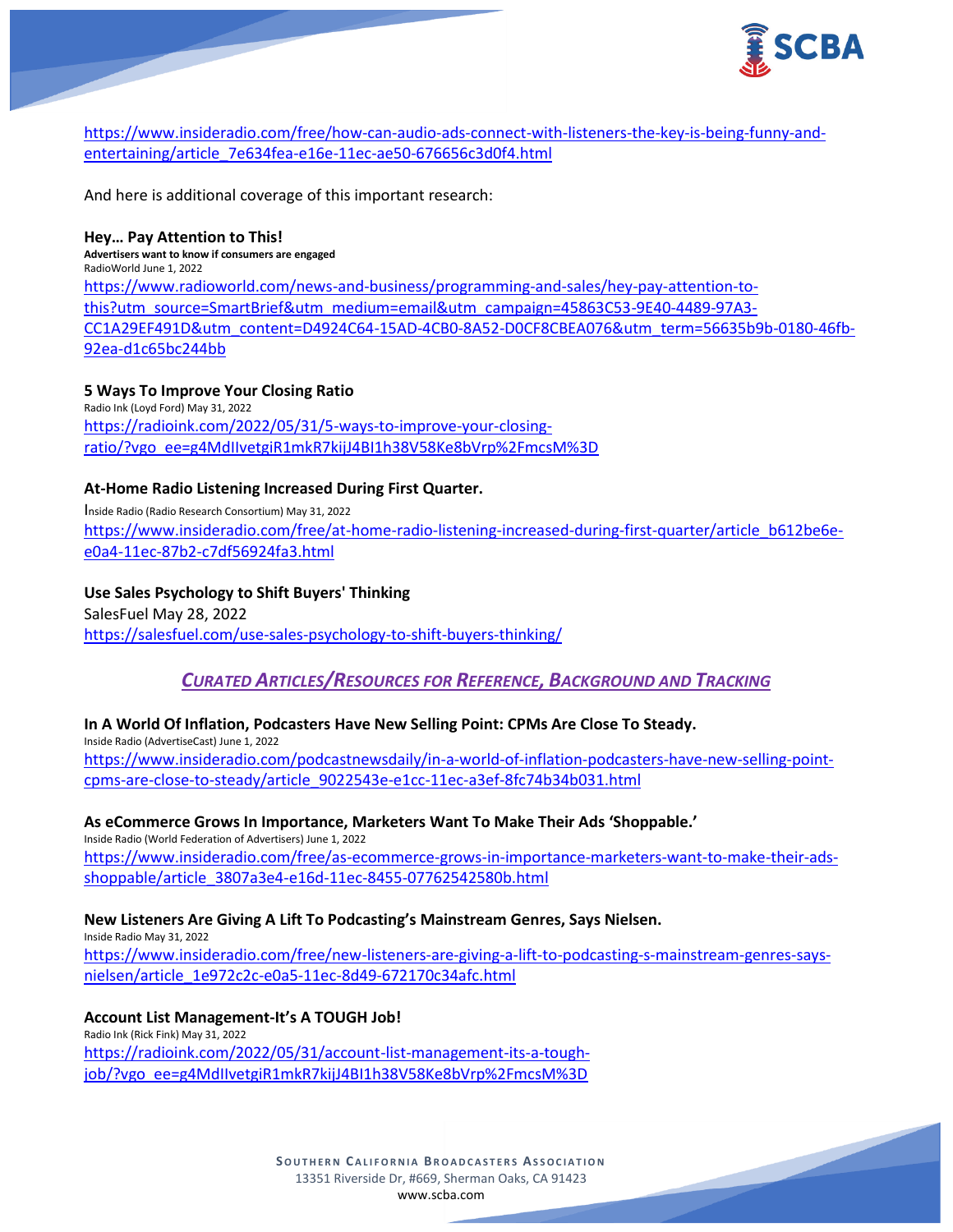



#### **4 tips for editing your own writing**

**Train your brain to give your own work a solid edit.** PR Daily May 31, 2022 [https://www.prdaily.com/4-tips-for-editing-your-own](https://www.prdaily.com/4-tips-for-editing-your-own-writing/?utm_source=RDH&utm_medium=email&utm_campaign=RDH+(2022-05-31)&utm_content=article+title&utm_term=2&oly_enc_id=3247H0847412E0H)[writing/?utm\\_source=RDH&utm\\_medium=email&utm\\_campaign=RDH+\(2022-05-](https://www.prdaily.com/4-tips-for-editing-your-own-writing/?utm_source=RDH&utm_medium=email&utm_campaign=RDH+(2022-05-31)&utm_content=article+title&utm_term=2&oly_enc_id=3247H0847412E0H) [31\)&utm\\_content=article+title&utm\\_term=2&oly\\_enc\\_id=3247H0847412E0H](https://www.prdaily.com/4-tips-for-editing-your-own-writing/?utm_source=RDH&utm_medium=email&utm_campaign=RDH+(2022-05-31)&utm_content=article+title&utm_term=2&oly_enc_id=3247H0847412E0H)

### **A Big Surge in Radio Spots For Home Depot**

Radio + Television Business Report May 30, 2022 <https://www.rbr.com/mm-spot-ten-radio-053122/>

# **Managing Your Online Reputation and Why it Matters in Sales**

SalesFuel May 28, 2022 <https://salesfuel.com/managing-your-online-reputation-and-why-it-matters-in-sales/>

#### **How to Be A Sales Role Model**

SalesFuel May 28, 2022 <https://salesfuel.com/how-to-be-a-sales-role-model/>

### **Beer Companies Poured On The Podcast Ads In April.**

Inside Radio May 27, 2022 [https://www.insideradio.com/free/beer-companies-poured-on-the-podcast-ads-in-april/article\\_fee7df46-dd7c-](https://www.insideradio.com/free/beer-companies-poured-on-the-podcast-ads-in-april/article_fee7df46-dd7c-11ec-860c-2b1ff1f0447d.html)[11ec-860c-2b1ff1f0447d.html](https://www.insideradio.com/free/beer-companies-poured-on-the-podcast-ads-in-april/article_fee7df46-dd7c-11ec-860c-2b1ff1f0447d.html)

#### **Edison Data Makes The Case For Why Advertisers Should Buy Beyond The Top Ten.**

Inside Radio May 26, 2022 [https://www.insideradio.com/podcastnewsdaily/edison-data-makes-the-case-for-why-advertisers-should-buy](https://www.insideradio.com/podcastnewsdaily/edison-data-makes-the-case-for-why-advertisers-should-buy-beyond-the-top-ten/article_bbed4802-dd13-11ec-a780-2706d60b8ab1.html)[beyond-the-top-ten/article\\_bbed4802-dd13-11ec-a780-2706d60b8ab1.html](https://www.insideradio.com/podcastnewsdaily/edison-data-makes-the-case-for-why-advertisers-should-buy-beyond-the-top-ten/article_bbed4802-dd13-11ec-a780-2706d60b8ab1.html)

# **Radio Connects with Auto Parts Consumers Who Can't Find or Afford a Used Vehicle.**

Inside Radio (The Media Audit) May 26, 2022 [https://www.insideradio.com/free/radio-connects-with-auto-parts-consumers-who-can-t-find-or-afford-a-used](https://www.insideradio.com/free/radio-connects-with-auto-parts-consumers-who-can-t-find-or-afford-a-used-vehicle/article_dbd56380-dcb8-11ec-950a-0f2ef16965b7.html)[vehicle/article\\_dbd56380-dcb8-11ec-950a-0f2ef16965b7.html](https://www.insideradio.com/free/radio-connects-with-auto-parts-consumers-who-can-t-find-or-afford-a-used-vehicle/article_dbd56380-dcb8-11ec-950a-0f2ef16965b7.html)

**RESOURCES AND ARTICLES OF INTEREST TO MANAGERS FOR PLANNING AND FORECASTING:**

# *TOP FIVE SELECTED ARTICLES/RESOURCES*

**The Future of Local Radio with Mike Hulvey, Neuhoff Communications** Buzzsprout (BIA Advisory Services - Podcast) May 31, 2022 <https://www.buzzsprout.com/1663015/10714462>

> **SOUTHERN CALIFORNIA BROADCASTERS ASSOCIATION** 13351 Riverside Dr, #669, Sherman Oaks, CA 91423 [www.scba.com](http://www.scba.com/)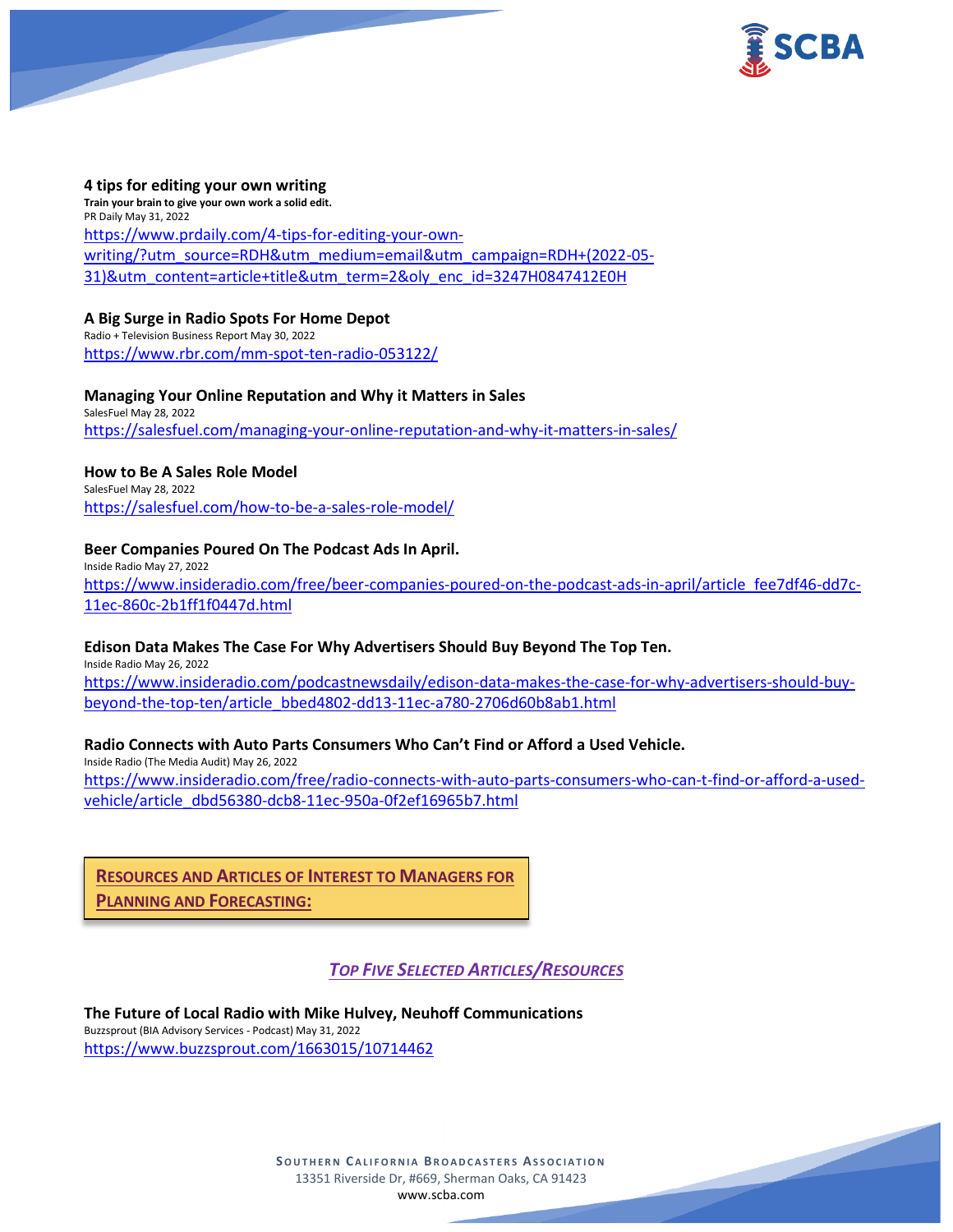



**In-Dash Radio: 'You're Going To See Things Evolve Very Quickly.'** Inside Radio May 31, 2022 [https://www.insideradio.com/free/in-dash-radio-you-re-going-to-see-things-evolve-very](https://www.insideradio.com/free/in-dash-radio-you-re-going-to-see-things-evolve-very-quickly/article_5d94784e-e0a5-11ec-91eb-4bde455ac8d4.html)[quickly/article\\_5d94784e-e0a5-11ec-91eb-4bde455ac8d4.html](https://www.insideradio.com/free/in-dash-radio-you-re-going-to-see-things-evolve-very-quickly/article_5d94784e-e0a5-11ec-91eb-4bde455ac8d4.html)

## **Are brands returning to traditional advertising?**

AdNews May 30, 2022 <https://www.adnews.com.au/news/are-brands-returning-to-traditional-advertising>

**'We Are Broadcasters' Campaign Spots Available** NAB May 27, 2022 <https://www.wearebroadcasters.com/resources/spots.asp>

### **FTC Proposes Changes To Endorsement Guidelines Against Fake and Manipulated Reviews.**

Inside Radio May 26, 2022 [https://www.insideradio.com/podcastnewsdaily/ftc-proposes-changes-to-endorsement-guidelines-against-fake](https://www.insideradio.com/podcastnewsdaily/ftc-proposes-changes-to-endorsement-guidelines-against-fake-and-manipulated-reviews/article_d81aea1a-dd14-11ec-9582-2fc7ea925802.html)[and-manipulated-reviews/article\\_d81aea1a-dd14-11ec-9582-2fc7ea925802.html](https://www.insideradio.com/podcastnewsdaily/ftc-proposes-changes-to-endorsement-guidelines-against-fake-and-manipulated-reviews/article_d81aea1a-dd14-11ec-9582-2fc7ea925802.html)

# *CURATED ARTICLES/RESOURCES FOR REFERENCE, BACKGROUND AND TRACKING*

### **Simple Things You Can Do to Make a Big Impact on Sales Performance**

The Center For Sales Strategy (Matt Sunshine) June 1, 2022 [https://blog.thecenterforsalesstrategy.com/simple-things-you-can-do-to-make-a-big-impact-on-sales](https://blog.thecenterforsalesstrategy.com/simple-things-you-can-do-to-make-a-big-impact-on-sales-performance?utm_campaign=subscriber&utm_medium=email&_hsmi=215060603&_hsenc=p2ANqtz-9jhWjdP9XkcIXACu0ur1Ek3qXsggZX0W7wcnnm49Sz9L3NbPtcTcLh2880qoAFQGfBze-N7jnp1-l1BgP05B8_EG9-MA&utm_content=215060603&utm_source=hs_email)[performance?utm\\_campaign=subscriber&utm\\_medium=email&\\_hsmi=215060603&\\_hsenc=p2ANqtz-](https://blog.thecenterforsalesstrategy.com/simple-things-you-can-do-to-make-a-big-impact-on-sales-performance?utm_campaign=subscriber&utm_medium=email&_hsmi=215060603&_hsenc=p2ANqtz-9jhWjdP9XkcIXACu0ur1Ek3qXsggZX0W7wcnnm49Sz9L3NbPtcTcLh2880qoAFQGfBze-N7jnp1-l1BgP05B8_EG9-MA&utm_content=215060603&utm_source=hs_email)[9jhWjdP9XkcIXACu0ur1Ek3qXsggZX0W7wcnnm49Sz9L3NbPtcTcLh2880qoAFQGfBze-N7jnp1-l1BgP05B8\\_EG9-](https://blog.thecenterforsalesstrategy.com/simple-things-you-can-do-to-make-a-big-impact-on-sales-performance?utm_campaign=subscriber&utm_medium=email&_hsmi=215060603&_hsenc=p2ANqtz-9jhWjdP9XkcIXACu0ur1Ek3qXsggZX0W7wcnnm49Sz9L3NbPtcTcLh2880qoAFQGfBze-N7jnp1-l1BgP05B8_EG9-MA&utm_content=215060603&utm_source=hs_email) [MA&utm\\_content=215060603&utm\\_source=hs\\_email](https://blog.thecenterforsalesstrategy.com/simple-things-you-can-do-to-make-a-big-impact-on-sales-performance?utm_campaign=subscriber&utm_medium=email&_hsmi=215060603&_hsenc=p2ANqtz-9jhWjdP9XkcIXACu0ur1Ek3qXsggZX0W7wcnnm49Sz9L3NbPtcTcLh2880qoAFQGfBze-N7jnp1-l1BgP05B8_EG9-MA&utm_content=215060603&utm_source=hs_email)

#### **What makes podcast ads good?**

**Podcast advertising dollars are increasing, but what do listeners want from their podcast ad experiences?** SmartBrief May 31, 2022 [https://corp.smartbrief.com/original/2022/05/what-makes-a-good-podcast-ads?utm\\_source=brief](https://corp.smartbrief.com/original/2022/05/what-makes-a-good-podcast-ads?utm_source=brief)

#### **Connected TV Ad Spending To Soar**

SalesFuel May 31, 2022 <https://salesfuel.com/connected-tv-ad-spending-to-soar/>

#### **The Dark Side Of Sports Betting Ads: Alleged Fraudster Used Radio To Reach His Victims.**

Inside Radio May 27, 2022 [https://www.insideradio.com/free/the-dark-side-of-sports-betting-ads-alleged-fraudster-used-radio-to-reach](https://www.insideradio.com/free/the-dark-side-of-sports-betting-ads-alleged-fraudster-used-radio-to-reach-his-victims/article_40f552ec-dd7d-11ec-bb85-332f27ba428c.html)[his-victims/article\\_40f552ec-dd7d-11ec-bb85-332f27ba428c.html](https://www.insideradio.com/free/the-dark-side-of-sports-betting-ads-alleged-fraudster-used-radio-to-reach-his-victims/article_40f552ec-dd7d-11ec-bb85-332f27ba428c.html)

# **Advertising Generated \$7.1 Trillion – With A 'T' – In Sales Activity Last Year.**

Inside Radio (The Advertising Coalition) May 27, 2022 [https://www.insideradio.com/free/advertising-generated-7-1-trillion-with-a-t-in-sales-activity-last](https://www.insideradio.com/free/advertising-generated-7-1-trillion-with-a-t-in-sales-activity-last-year/article_6b1ebcc0-dd7d-11ec-9506-6f12790ba924.html)[year/article\\_6b1ebcc0-dd7d-11ec-9506-6f12790ba924.html](https://www.insideradio.com/free/advertising-generated-7-1-trillion-with-a-t-in-sales-activity-last-year/article_6b1ebcc0-dd7d-11ec-9506-6f12790ba924.html)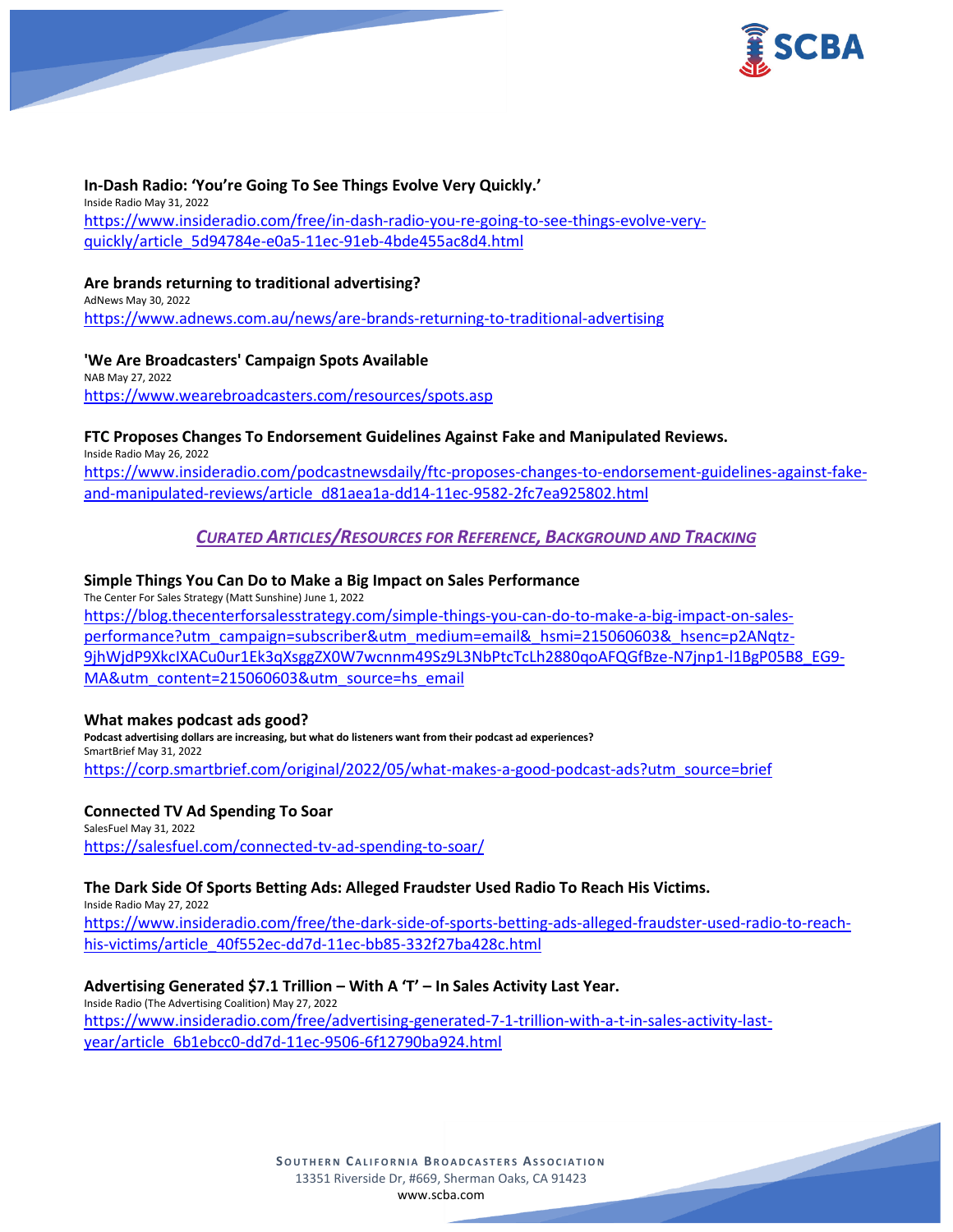

#### **Nielsen Stumbles, Upstarts Gain in New Measurement Multiverse**

Hollywood Reporter May 26, 2022

[https://www.hollywoodreporter.com/business/business-news/nielsen-tv-gain-in-new-measurement-multiverse-](https://www.hollywoodreporter.com/business/business-news/nielsen-tv-gain-in-new-measurement-multiverse-1235153585/)[1235153585/](https://www.hollywoodreporter.com/business/business-news/nielsen-tv-gain-in-new-measurement-multiverse-1235153585/)

#### **US senators aim to break up Google and Meta's ad divisions: adland reacts**

The Drum (Kendra Clark) May 20, 2022 [https://www.thedrum.com/news/2022/05/20/us-senators-aim-break-up-google-and-meta-s-ad-divisions](https://www.thedrum.com/news/2022/05/20/us-senators-aim-break-up-google-and-meta-s-ad-divisions-adland-reacts?utm_campaign=newsletter_daily_usa&utm_source=pardot&utm_medium=email)[adland-reacts?utm\\_campaign=newsletter\\_daily\\_usa&utm\\_source=pardot&utm\\_medium=email](https://www.thedrum.com/news/2022/05/20/us-senators-aim-break-up-google-and-meta-s-ad-divisions-adland-reacts?utm_campaign=newsletter_daily_usa&utm_source=pardot&utm_medium=email)

# **Gartner: Marketing Budgets Climb To 9.5% Of Overall Company Revenue.**

Inside Radio May 26, 2022 [https://www.insideradio.com/free/gartner-marketing-budgets-climb-to-9-5-of-overall-company](https://www.insideradio.com/free/gartner-marketing-budgets-climb-to-9-5-of-overall-company-revenue/article_3d1c7f3e-dcb9-11ec-be9e-c358de73b77d.html)[revenue/article\\_3d1c7f3e-dcb9-11ec-be9e-c358de73b77d.html](https://www.insideradio.com/free/gartner-marketing-budgets-climb-to-9-5-of-overall-company-revenue/article_3d1c7f3e-dcb9-11ec-be9e-c358de73b77d.html)

### **TechSurvey 2022: Radio Personalities Drive Radio Listenership More Than Music**

**Younger generations are finding new music elsewhere** RadioWorld May 12, 2022

[https://www.radioworld.com/news-and-business/programming-and-sales/techsurvey-2022-radio-personalities](https://www.radioworld.com/news-and-business/programming-and-sales/techsurvey-2022-radio-personalities-drive-radio-listenership-more-than-music?utm_source=SmartBrief&utm_medium=email&utm_campaign=0028F35E-226C-4B60-AC88-AB2831C8A639&utm_content=09BC5E4C-6779-4A0B-9ADE-CEDDA5C5410C&utm_term=56635b9b-0180-46fb-92ea-d1c65bc244bb)[drive-radio-listenership-more-than-](https://www.radioworld.com/news-and-business/programming-and-sales/techsurvey-2022-radio-personalities-drive-radio-listenership-more-than-music?utm_source=SmartBrief&utm_medium=email&utm_campaign=0028F35E-226C-4B60-AC88-AB2831C8A639&utm_content=09BC5E4C-6779-4A0B-9ADE-CEDDA5C5410C&utm_term=56635b9b-0180-46fb-92ea-d1c65bc244bb)

[music?utm\\_source=SmartBrief&utm\\_medium=email&utm\\_campaign=0028F35E-226C-4B60-AC88-](https://www.radioworld.com/news-and-business/programming-and-sales/techsurvey-2022-radio-personalities-drive-radio-listenership-more-than-music?utm_source=SmartBrief&utm_medium=email&utm_campaign=0028F35E-226C-4B60-AC88-AB2831C8A639&utm_content=09BC5E4C-6779-4A0B-9ADE-CEDDA5C5410C&utm_term=56635b9b-0180-46fb-92ea-d1c65bc244bb)

[AB2831C8A639&utm\\_content=09BC5E4C-6779-4A0B-9ADE-CEDDA5C5410C&utm\\_term=56635b9b-0180-46fb-](https://www.radioworld.com/news-and-business/programming-and-sales/techsurvey-2022-radio-personalities-drive-radio-listenership-more-than-music?utm_source=SmartBrief&utm_medium=email&utm_campaign=0028F35E-226C-4B60-AC88-AB2831C8A639&utm_content=09BC5E4C-6779-4A0B-9ADE-CEDDA5C5410C&utm_term=56635b9b-0180-46fb-92ea-d1c65bc244bb)[92ea-d1c65bc244bb](https://www.radioworld.com/news-and-business/programming-and-sales/techsurvey-2022-radio-personalities-drive-radio-listenership-more-than-music?utm_source=SmartBrief&utm_medium=email&utm_campaign=0028F35E-226C-4B60-AC88-AB2831C8A639&utm_content=09BC5E4C-6779-4A0B-9ADE-CEDDA5C5410C&utm_term=56635b9b-0180-46fb-92ea-d1c65bc244bb)

#### **Nielsen PPM Audience Weekly Trends**

**Here are the audience trends for our PPM markets for May Week 3 (May 12-18, 2022).**

# **Los Angeles (Metro 12+ Population 11,369,600)**

**AQH:**

Jan Monthly - 580,600 Feb Monthly - 620,100 Mar Monthly - 608,100

Apr Monthly - 619,500

May Week 1 - 652,300 May Week 2 - 660,800 May Week 3 - 630,800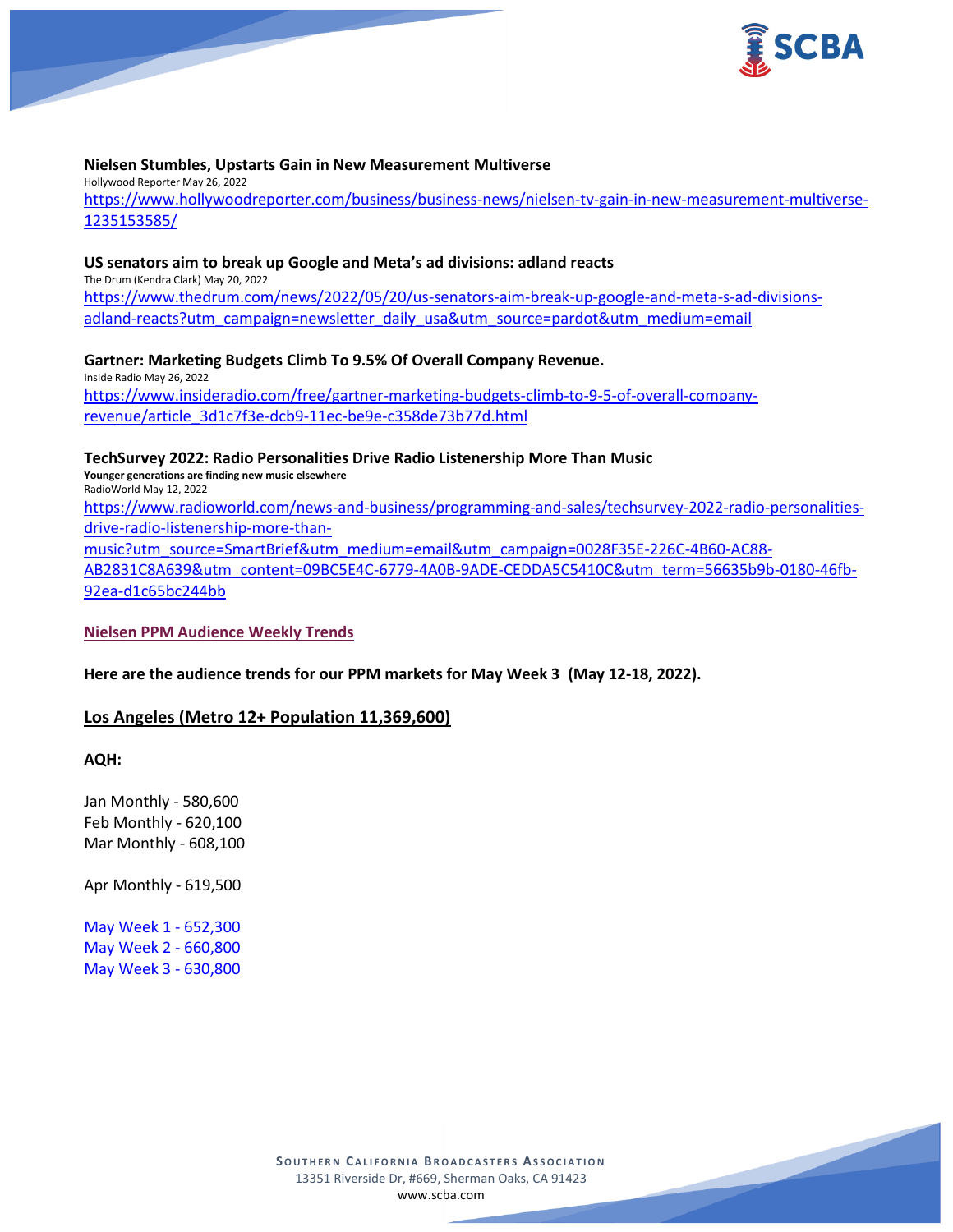



## **Cume:**

Jan Monthly - 9,902,300 Feb Monthly -10,026,000 Mar Monthly - 10,149,100

Apr Monthly - 10,166,500

May Week 1 - 10,131,900 May Week 2 - 10,274,200 May Week 3 - 10,045,700

# **Riverside/San Bernardino (Metro 12+ Population 2,172,100)**

# **AQH:**

Jan Monthly - 99,400 Feb Monthly -113,800 Mar Monthly - 124,500

Apr Monthly - 123,400

May Week 1 - 120,900 May Week 2 - 124,800 May Week 3 - 121,400

# **Cume:**

Jan Monthly - 1,810,400 Feb Monthly - 1,894,000 Mar Monthly - 1,921,700

Apr Monthly - 1,873,700

May Week 1 - 1,937,500 May Week 2 - 1,872,000 May Week 3 - 1,915,200